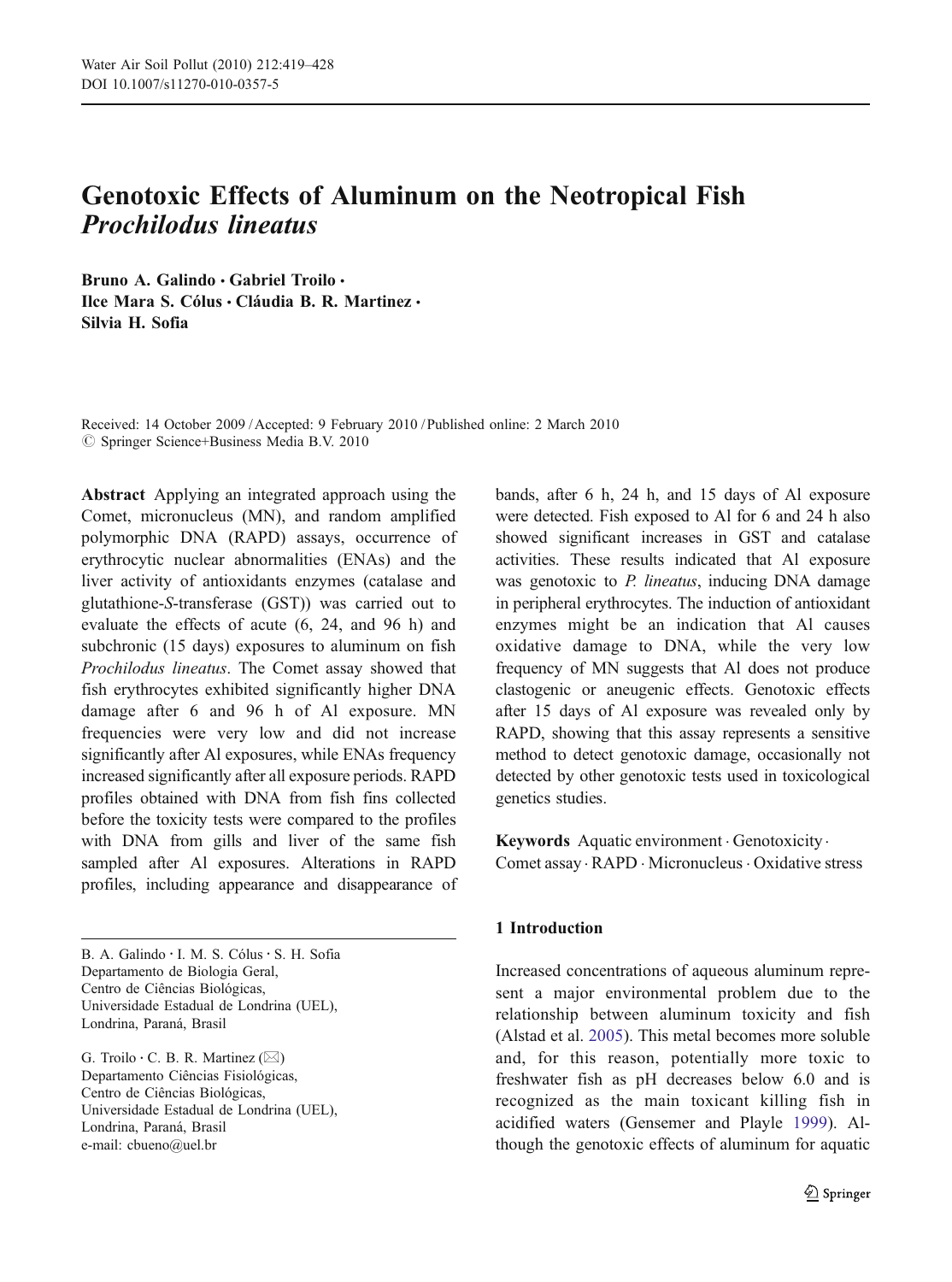invertebrates (Ternjej et al. [2009\)](#page-9-0) as well as for humans (Crebelli et al. [2002;](#page-8-0) Lankoff et al. [2006](#page-9-0); Lima et al. [2007\)](#page-9-0) have been demonstrated, information regarding the potential genotoxicity of this metal on fish is still lacking.

In general, metal genotoxicity seems to be linked to the formation of reactive oxygen species (Soto-Reyes et al. [2005\)](#page-9-0). Oxidative stress is established whenever the rate of reactive oxygen species (ROS) production exceeds the rate of its decomposition by antioxidant defenses and repair systems, leading to the oxidation of key cell components like proteins, fatty acids, and DNA (Sies [1993](#page-9-0)). The oxidation of DNA by ROS can produce strand breaks, which represent a major class of oxidative damage to DNA under oxidative stress, and a number of different modified DNA bases (Cadet et al. [1997\)](#page-8-0). Aluminum is recognized as a pro-oxidant agent promoting biological oxidation both in vitro and in vivo (Exley [2004\)](#page-9-0). The pathology of laboratory animals that have been experimentally intoxicated with aluminum invariably shows many indices of oxidative stress, including changes in the levels of antioxidant enzymes and the occurrence of oxidative lesions (Zatta et al. [2002\)](#page-9-0).

Different approaches have been developed for the assessment of DNA strand breakage (Mitchelmore and Chipman [1998](#page-9-0)). The single-cell gel electrophoresis or Comet assay can detect DNA strand breaks at the individual cell level under alkaline conditions (Singh et al. [1988](#page-9-0)). This is a highly sensitive and rapid method that can be performed on almost any eukaryotic cell, requiring small amounts of tissue (Jha [2008\)](#page-9-0). The Comet assay has been extensively used as a non-specific measure of genotoxic damage in fish (Mitchelmore and Chipman [1998;](#page-9-0) Dhawan et al. [2009\)](#page-8-0). According to these authors, several of these studies have demonstrated the usefulness of this assay in fish as a model for monitoring genotoxicity of aquatic habitats using these indicator animals.

Another well-established assay that has been proven useful in assessing the genotoxic effects of a wide range of compounds in fish is the evaluation of micronucleus induction (Udroiu [2006](#page-9-0)). The analysis of erythrocytic nuclear abnormalities (ENAs), a variant of the standard micronucleus test, has also been widely used in fish toxicology (Ergene et al. [2007\)](#page-9-0). In this assay, a number of alterations in red blood cell nuclei that may lead to their fragmentation

and/or to micronucleus formation are recorded instead of counting the micronuclei themselves.

In the last decade, random amplified polymorphic DNA (RAPD) assay, a simple, fast, sensitive, and straightforward PCR-based method (Williams et al. [1990\)](#page-9-0), has been used to detect genotoxic-induced DNA damage and mutations in different organisms, including fish (Savva [2000;](#page-9-0) Atienzar and Jha [2006;](#page-8-0) Swaileh et al. [2008](#page-9-0)). This method involves the amplification of random segments of genomic DNA using short and arbitrary primers which interact with the genomic template at sites where there is some homology (Williams et al. [1990\)](#page-9-0). Although RAPD assay provides just qualitative results, given that the nature and extent of DNA alterations can only be speculated (Atienzar et al. [2002](#page-8-0)), this method complements other well-established techniques in genotoxicity (Atienzar and Jha [2006\)](#page-8-0).

In this context, the present study aimed at evaluating the genotoxicity of aluminum in a native fish species and the relative sensitivity of RAPD assay compared to other commonly used assays. In order to achieve these objectives, an integrated approach using quantitative (Comet, micronucleus, and ENAs) and qualitative (RAPD) genotoxic assays associated with biochemical assays to measure antioxidant enzymes activities were used. The fish Prochilodus lineatus was chosen because it is representative of the Neotropical fish fauna, commonly found in rivers of the south and southeast regions of Brazil, and considered bioindicator fish species (Simonato et al. [2006](#page-9-0)).

# 2 Material and Methods

## 2.1 Animals

Juveniles of *P. lineatus* ( $n=89$ ) weighing 13.6 $\pm$ 7.3 g (mean  $\pm$  SD) were obtained from the hatchery station of State University of Londrina. Animals were acclimated to laboratory conditions for 7 days in a 600-L tank with dechlorinated water ( $T = 21.8 \pm 1.1$ °C, pH 7.9±0.3; hardness,  $52\pm2.8$  mg L<sup>-1</sup> CaCO<sub>3</sub>), with constant aeration (DO,  $8.1 \pm 1.4$  mg O<sub>2</sub> L<sup>-1</sup>) and a 14/10-h light/dark photoperiod. During this period, fish were fed each 48 h with commercial pellet food containing 36% proteins (Guabi®, BR). Animals were not fed 24 h before and during the toxicity tests.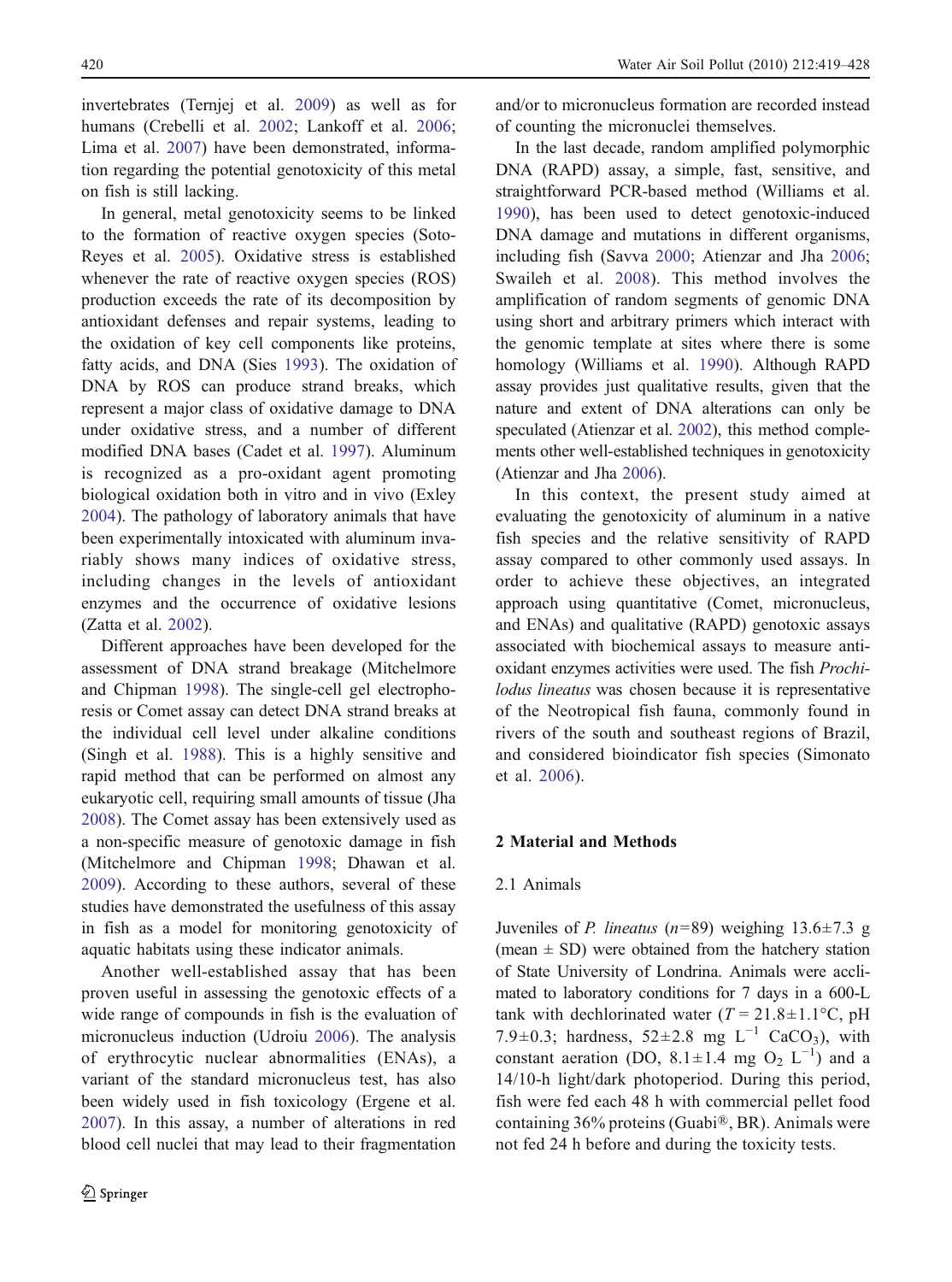## 2.2 Toxicity Tests and Fish Sampling

Acute (6, 24, and 96 h) static toxicity tests and subchronic (15 days) semi-static toxicity tests were performed in 100-L glass aquaria containing six fish each, with continuously aerated dechlorinated water. For each experimental interval, one group of fish was exposed to Al in acid water (pH 5.2) simultaneously with a negative control group (NC), exposed only to water with neutral pH. The pH was adjusted with HCl (10%) and was monitored every 6 h. Aluminum was added to the water as  $Al<sub>2</sub>(SO<sub>4</sub>)<sub>3</sub>$  reagent grade at a nominal concentration of 1 mg Al  $L^{-1}$ . All toxicity tests were carried out in duplicate. In the subchronic test, the water was renewed every 5 days and fish were terminally sampled after 15 days of exposure. An acid only treatment was not included in this study as it has been already established that increases in dissolved Al occur together with decreased pH (Monette et al. [2008](#page-9-0)). For the RADP and Comet assays, a positive control group, consisting of fish injected with the clastogenic agent cyclophosphamide (20 mg kg−<sup>1</sup> ; Sigma, CAS no. 64-86-8), was terminally sampled 24 h after treatment.

During the tests, water was continuously monitored for temperature, dissolved oxygen, pH, and conductivity. Samples of water collected immediately after each experimental period were analyzed for Al concentration using atomic absorption spectrophotometry. The concentration of total Al was determined in samples of non-filtered water, and the concentration of dissolved Al was determined in filtered water samples  $(0.45 \mu m)$ ; for both analyses, samples were acidified with HNO<sub>3</sub>. Immediately after removal from the aquaria, fish were anesthetized with benzocaine  $(0.1 \text{ g } L^{-1})$ , and blood samples were taken from the caudal vein into heparinized plastic syringes. Subsequently, animals were killed by cervical section and the gills and liver immediately removed.

## 2.3 Comet Assay

Immediately after blood sampling, a small amount of blood (10  $\mu$ L) was diluted in 700  $\mu$ L of phosphatebuffered saline (126.6 mM NaCl, 4.8 mM KCl, 1.5 mM CaCl<sub>2</sub>; 3.7 mM NaHCO<sub>3</sub>; 8.9 mM Na<sub>2</sub>HPO<sub>4</sub>; 2.9 mM  $NaH<sub>2</sub>PO<sub>4</sub>$  and kept in ice until the start of the Comet assay. The alkaline Comet assay was performed on erythrocyte cells as described by Singh

et al. [\(1988](#page-9-0)), with some modifications (Cavalcante et al. [2008](#page-8-0)). The main steps of the assay were: (a) lysis: 1 h, at 4°C, protected from light, in a lysis buffer (2.5 M NaCl, 100 mM EDTA, 10 mM Tris, 10% DMSO, 1 mL Triton X-100, pH 10.0); (b) DNA unwinding: 30 min, in the dark, in an electrophoresis buffer (0.3 N NaOH, 1 mM EDTA, pH>13); (c) electrophoresis: 20 min, 300 mA, 25 V, 1 V cm<sup>-1</sup>; and (d) neutralization: three washes for 5 min each in buffer (0.4 M Tris, pH 7.5). Slides were fixed with absolute ethanol for 10 min and kept under refrigeration until cytological analyses.

Slides stained with ethidium bromide (20  $\mu$ g mL<sup>-1</sup>) were analyzed under a Nikon fluorescence microscope  $(\times 1,000)$  magnification) fitted with a 515- to 560-nm excitation filter and a 590-nm barrier filter. All slides were independently coded, and blind analyses were performed by the same analyzer. The extent of DNA damage was quantified by the length of DNA migration, which was visually determined in 100 randomly selected and non-overlapping cells per fish. DNA damage was classified in four classes based on the Comet tail length (0: no detectable damage; 1: minimum damage; 2: medium damage; 3: maximum damage) and each Comet assigned a value of 0 to 3 according to its class; the total score will be between 0 and 300 "arbitrary units" (Kumaravel et al. [2009\)](#page-9-0). Results for DNA damage in erythrocytes were expressed as the mean number of damaged nucleoids (sum of classes 1, 2, and 3) and the mean Comet score for each treatment group (NC or Al) for each exposure period and also for PC.

## 2.4 Micronucleus Test and ENAs

The micronucleus test was performed with fish erythrocytes according to Hoftman and de Raat [\(1982\)](#page-9-0) and the analysis of erythrocytic nuclear abnormalities according to Çavas and Ergene-Gözükara [\(2005](#page-8-0)). Immediately after sampling, blood was smeared on clean glass slides, dried overnight, fixed with methanol for 10 min, and stained with Giemsa (5%). Three thousand erythrocytes per fish were examined under an Olympus optical microscope  $(x1,000)$  magnification). The mean frequencies of micronucleus (MN) and the other ENAs found in each experimental group were calculated and expressed per 1,000 cells (‰). ENAs were classified, following Pacheco and Santos [\(1997\)](#page-9-0), into three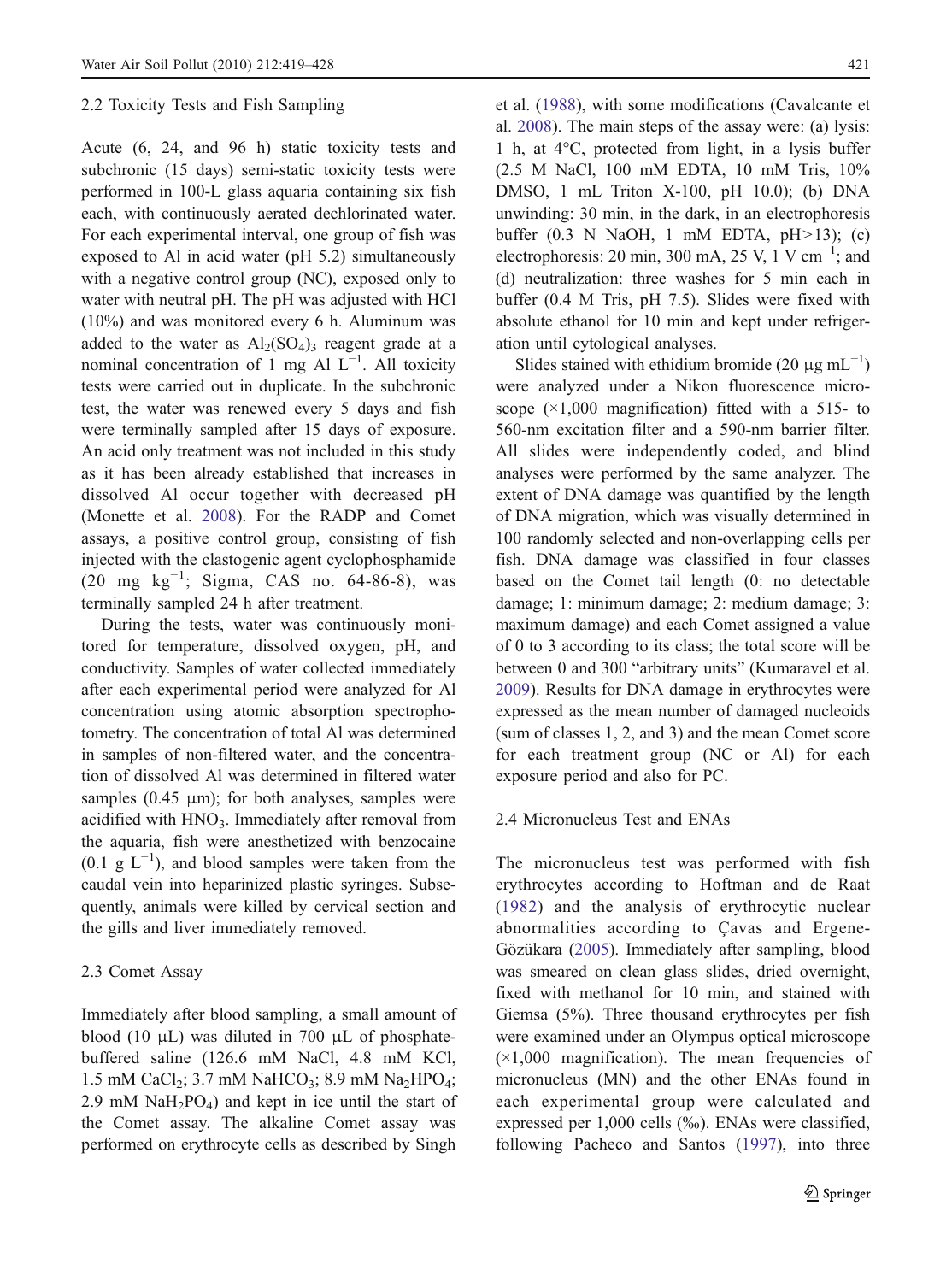categories: segmented nuclei, lobed nuclei, and kidney-shaped nuclei. MN and ENA frequencies were analyzed in erythrocytes of fish exposed to the toxicity tests for 24 h or longer, taking into consideration that the estimated time for the detection of MN in circulating blood erythrocytes ranges between the second and third days after a clastogenic treatment (Udroiu [2006\)](#page-9-0).

# 2.5 Random Amplified Polymorphic DNA

In order to compare RAPD profiles before and after toxicity tests, genomic DNA was isolated from the adipose fin, gills, and liver of each fish. Before the start of the acclimation period, fish were anesthetized with benzocaine and the adipose fin was removed and used as the source of DNA prior to the tests. A numbered small plastic ring was tight up around the caudal peduncle for fish identification.

Following each exposure period, animals had their gills and liver removed for DNA extraction. The choice of liver and gill tissues for RAPD analysis was based on the detoxification function of liver, which makes this organ a frequent target to oxidative damage, and the direct contact of gills with the environment and consequently with the xenobiotic present in the water.

DNA from adipose fin, gills, and liver of fish was extracted according to Almeida et al. ([2001](#page-8-0)). DNA concentration was determined in a DyNA Quant 200 fluorometer (Hoefer) using the dye Hoechst 33258 (Sigma). All isolates were used immediately or stored at −20°C. DNA amplifications were performed as described by Sofia et al. ([2006\)](#page-9-0), with minor modifications. Final reaction volumes were 15 μL and contained 15–25 ng of template DNA, 250 μM dNTP (Pharmacia Biotech), 0.3 μM of ten-nucleotide primer (Operon Technologies, Alameda, CA, USA), 3.3 mM of  $MgCl<sub>2</sub>$ , and 1 U of Taq DNA polymerase (Biotools) in the reaction buffer supplied. Thirty decamer oligonucleotides (from kits OPAC, OPX, and OPW) were used as random primers in RAPD screening. Control reactions were run with all components except genomic DNA. DNA amplifications were carried out in a thermal cycler (MJ Research PTC-100), and the amplification protocol consisted of 4 min at 92°C followed by 40 cycles of 40 s at 92°C, 1.5 min at 40°C, and 2 min at 72°C. The last round of amplification was followed by an additional extension at 72°C for 5 min.

Samples of 15 μL of amplification products were assayed by electrophoresis on 1.4% agarose gels with TBE buffer (0.89 mM Tris, 0.89 mM boric acid, 2 mM EDTA, pH 8.3) diluted 1:20 ( $v/v$ ), run at 3 V cm<sup>-1</sup>, and stained with ethidium bromide. Agarose gel images were documented under UV light using the Kodak Electrophoresis Documentation and Analysis System.

Comparative analyses were based on RAPD profiles obtained from different organs of each fish; fin, gill, and liver RAPD products, from the same fish, were placed side by side on the same gel. Thus, RAPD markers were determined by direct comparison of the amplified DNA electrophoretic profiles, and each sample was scored for the presence or absence of amplification products (binary variable). Aiming to obtain a high reliability of the data, only gain or loss of RAPD amplicons were considered in the analysis. RAPD profiles obtained with DNA extracted from fish fins collected before toxicity tests were compared to RAPD profiles with DNA extracted from gills and liver of the same fish collected after experimental exposures. Thus, the differences in RAPD profiles detected for each individual can be attributed to the direct or indirect effects of the contaminants (Atienzar and Jha [2006](#page-8-0)). The molecular weight of RAPD products were based on a 100-bp DNA ladder (Invitrogen) applied to the gel. When some alteration in RAPD profiles was detected, three new amplifications were carried out, in different days, to check the consistency of results.

# 2.6 Biochemical Assays

After removal, liver samples were stored frozen at −80°C until biochemical assays. For catalase and glutathione-Stransferase (GST) assays, liver samples were homogenized in 10 volumes of ice-cold 0.1 M K phosphate buffer, pH 7.0, and centrifuged for 20 min at 4°C and  $15,000 \times g$ . The supernatant was used for enzyme assays. Catalase activity was determined by measuring the rate of decomposition of  $H_2O_2$  in a spectrophotometer at 240 nm (Beutler [1975\)](#page-8-0). GST activity was determined by enzymatic conjugation of reduced glutathione with 1-chloro-2,4-dinitrobenzene in a spectrophotometer at 340 nm (Habig et al. [1974](#page-9-0)). Catalase (CAT) activity was expressed as micromoles per minute per milligram liver per protein and GST activity as nanomoles per minute per milligram liver per protein. The concentrations of protein in liver samples were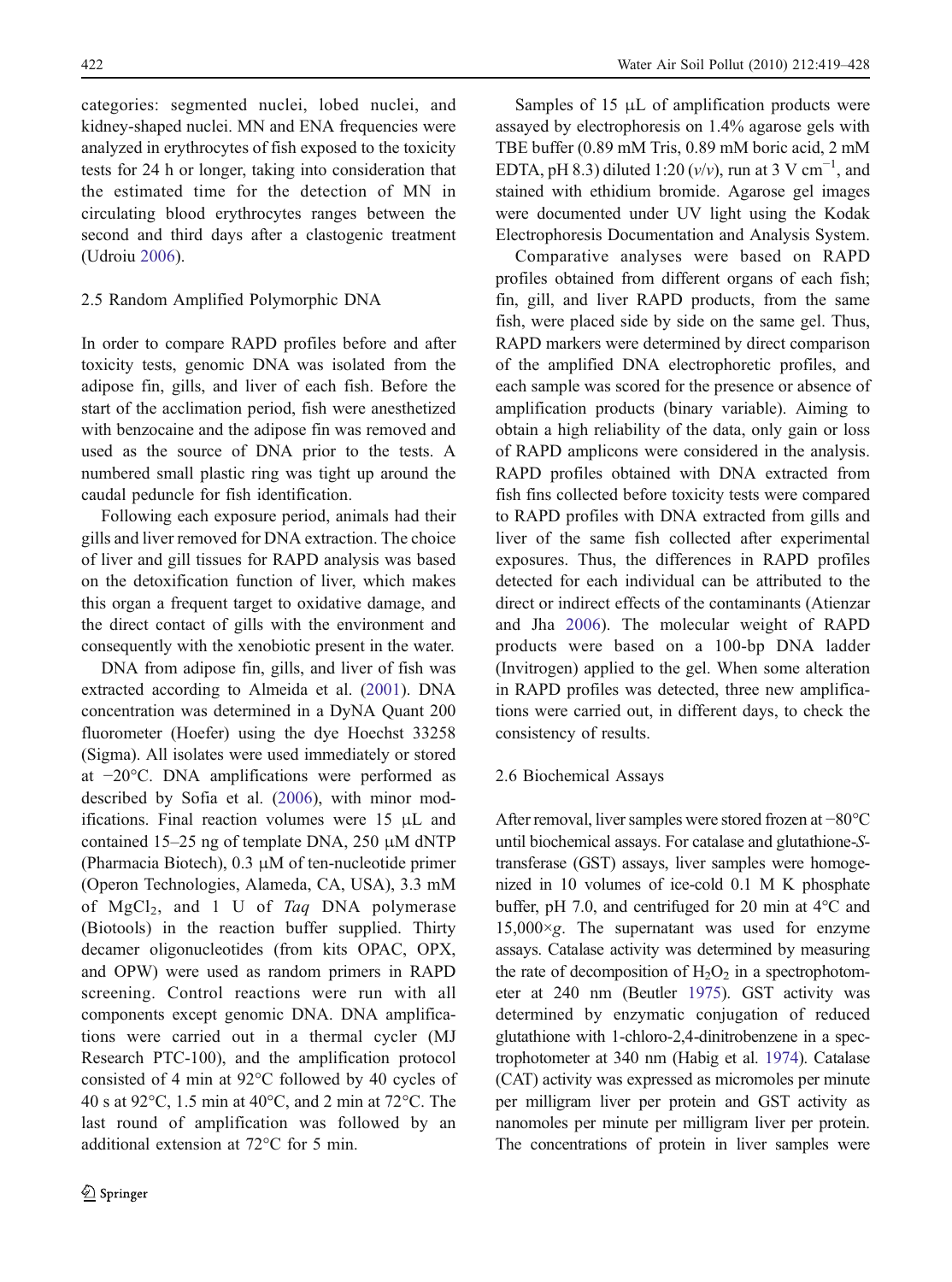determined according to Lowry et al. [\(1951\)](#page-9-0) using bovine albumin as standard.

#### 2.7 Statistical Analysis

Differences between the results obtained for the aluminum-exposed group and negative control group, at each exposure time (6 h, 24 h, 96 h, and 15 days), were analyzed by Student's  $t$  test. Values of  $p < 0.05$ were considered significant. Statistical analyses were performed using Sigma Stat 3.5.

## 3 Results

#### 3.1 Water Chemistry

The overall quality of the water remained stable throughout the experiments considering all exposure periods. The mean values (±SD) for NC and Al groups were, respectively, temperature ( $\degree$ C): 22.3 $\pm$ 1.7 and 22.3 $\pm$ 1.6; dissolved oxygen (mg O<sub>2</sub> L<sup>-1</sup>): 6.8 $\pm$ 1.9 and 6.7±1.6; and conductivity ( $\mu$ S cm<sup>-1</sup>): 92.7± 15.4 and  $121.4 \pm 21.3$ . The mean pH value for NC was  $7.7\pm0.5$ , and in Al-exposed groups, pH values ranged from 5.04 to 5.36; the mean value was  $5.20 \pm 0.13$ .

The concentrations of aluminum were very similar among Al groups in different exposure periods. The mean values  $(\pm SD, N=5)$  of total Al concentration in the water of experimental groups (Al) were  $438\pm$ 36  $\mu$ g Al L<sup>-1</sup>, and the concentration of dissolved aluminum was 196 $\pm$ 28.7 µg Al L<sup>-1</sup>.

#### 3.2 Comet Assay

Fish erythrocytes exhibited higher DNA damage after 6 and 96 h of Al exposure, as demonstrated by the significant increases in the number of damaged nucleoids and Comet scores in relation to respective NC (Table 1 and Fig. 1). Fish injected with cyclophosphamide (PC) showed a significant increase in both in the number of damaged nucleoids and Comet scores in relation to negative controls of all experimental periods (Table 1).

## 3.3 Micronucleus Test and ENAs

Frequencies of MN and nuclear abnormalities (ENAs) in peripheral fish erythrocytes from groups of fish exposed

Table 1 Frequency of nucleoids observed in each Comet class  $(0, 1, 2, 3)$  and the number of damaged nucleoids (mean  $\pm$  SE) in erythrocytes of P. lineatus exposed to 196  $\mu$ g L<sup>-1</sup> of dissolved Al and the respective negative controls (NC), taking into account the total number of fish (N) analyzed for each experimental period (6 h, 24 h, 96 h, and 15 days)

| Period of Group |    | N   | Comet classes |      |          |                | No. of damaged                        |
|-----------------|----|-----|---------------|------|----------|----------------|---------------------------------------|
| exposure        |    |     | $\theta$      | 1    | 2        | 3              | nucleoids per<br>fish (mean $\pm$ SE) |
| 6 h             | NC | 12. | 743           | 253  | 0.3      | $\Omega$       | $25.7 \pm 2.4$                        |
|                 | A1 | 7   | 48.6          | 48.7 | 2.7      | $\theta$       | $51.4 \pm 6.7*$                       |
| 24 <sub>h</sub> | NC | 10  | 816           | 184  | $\Omega$ | $\theta$       | $184 + 42$                            |
|                 | A1 | 6   | 68.7          | 27.8 | 3.0      | 0.5            | $31.3 \pm 11.2$                       |
| 96 h            | NC | 9   | 76.7          | 213  | 1.9      | 0 <sub>1</sub> | $23.3 \pm 6.3$                        |
|                 | A1 | 6   | 62.8          | 32.0 | 3.5      | 1.7            | $37.2 \pm 15.4*$                      |
| 15 days         | NC | 5   | 63.2          | 35.6 | 1.2      | $\theta$       | $36.8 \pm 8.8$                        |
|                 | A1 | 6   | 73.8          | 23.5 | 27       | $\Omega$       | $26.2 \pm 5.9$                        |
| 24 h            | PC | 7   | 113           | 63.0 | 23.1     | 2.6            | $88.7 \pm 3.8$ **                     |

Positive control (PC) was analyzed only after 24 h of cyclophosphamide injection. One hundred nucleoids were analyzed per fish

 $*p<0.05$  (significantly different from respective negative control);  $* p < 0.05$  (significantly different from all negative controls)



Fig. 1 Comet scores in erythrocytes of P. lineatus exposed to 196 µg  $L^{-1}$  of dissolved aluminum (Al) and the respective negative control (NC) for each experimental period (6 h, 24 h, 96 h, and 15 days). One hundred nucleoids were analyzed per fish. Bars represent means and vertical lines the SE. \*Significantly different from respective NC  $(p<0.05)$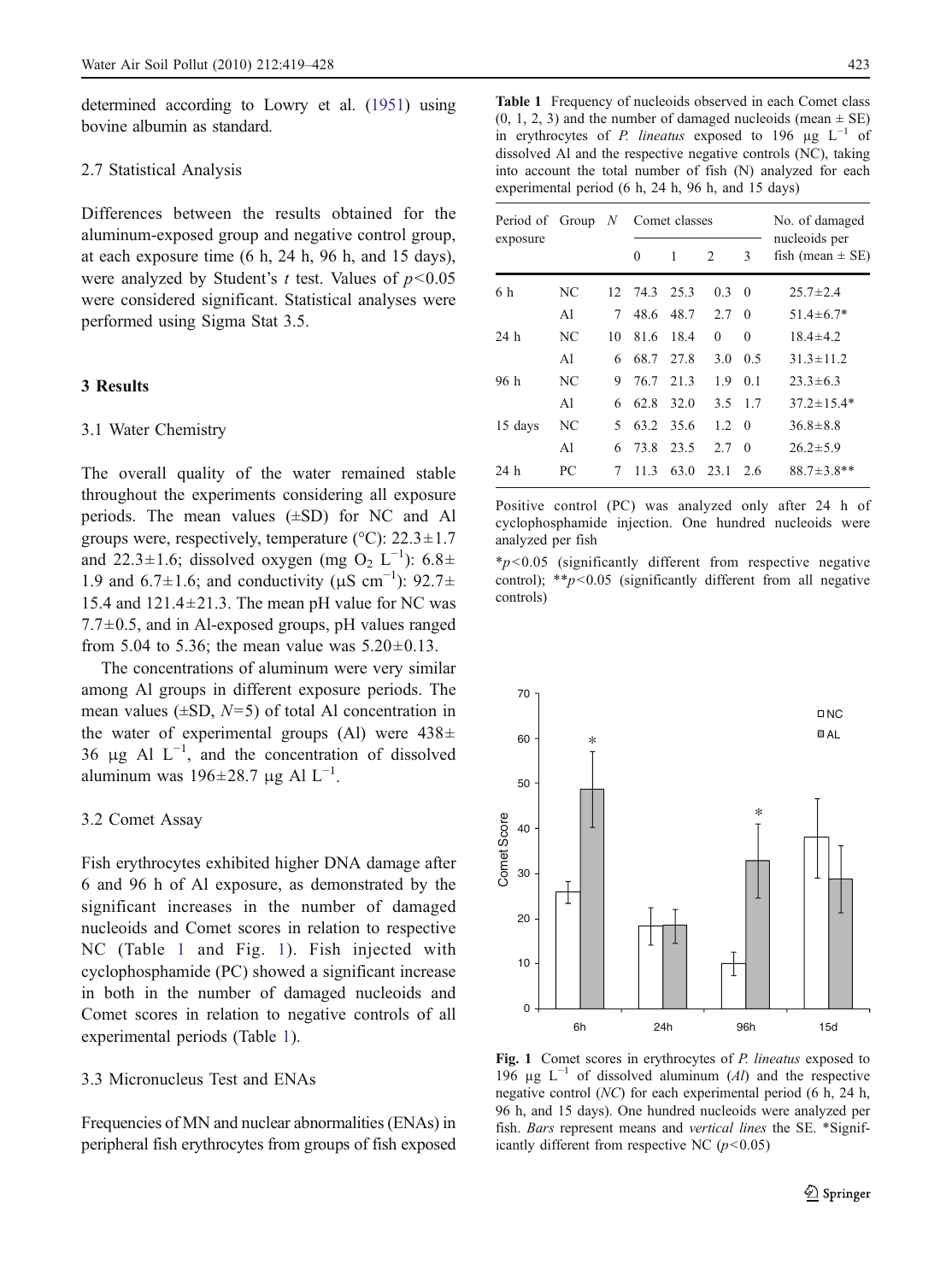<span id="page-5-0"></span>to Al and their respective negative controls groups are shown in Table 2. In contrast to Comet results, MN frequencies determined in fish erythrocytes after Al acute and subchronic exposures were not significantly different from the respective negative controls.

On the other hand, fish exposed to Al in all experimental periods showed a significant increase in ENAs frequency in comparison to respective NC. Among the three types of nuclear abnormalities observed in P. lineatus erythrocytes, the most commonly detected, both in NC as in Al groups, were kidney-shaped nuclei, followed by segmented nuclei and lobed nuclei.

## 3.4 RAPD Analysis

From the 30 primers screened for RAPD analysis, nine (OPW-4, OPW-6, OPW-7, OPW-8, OPW-9, OPW-11, OPX-6, OPX-1, and OPC-2) that produced clear and reproducible RAPD profiles were selected. A RAPD electrophoretic profile for one of the selected primers is shown in Fig. 2 where the repeatability of RAPD band patterns produced by different tissues (fin, gill, and liver) from the same fish is clearly noticeable.

The nine primers used in the amplifications reactions produced a similar number of bands in fish of NC and Al groups in each exposure period: 260 bands (6 h), 257 (24 h), 219 (96 h), 251 (15 days), as well as in animals of PC exposed to cyclophospha-

Table 2 Frequencies of MN and other nuclear abnormalities (ENA) in erythrocytes of P. lineatus exposed to 196  $\mu$ g L<sup>-1</sup> of dissolved Al and the respective NC, taking into account the total number of fish (N) analyzed for each experimental period (24 h, 96 h, and 15 days)

|            |    |                 | MN frequency $(\%_0)$ ENA frequency $(\%_0)$ |
|------------|----|-----------------|----------------------------------------------|
| NC         | 8  | $\Omega$        | $1.44 \pm 0.44$                              |
| A1         | 10 | $0.17 \pm 0.11$ | $4.30\pm0.83*$                               |
| NC         | 9  | $0.09 \pm 0.09$ | $2.73 \pm 0.86$                              |
| A1         | 12 | $0.27 \pm 0.14$ | $5.00 \pm 1.12*$                             |
| 15 days NC | 5  | $\Omega$        | $3.25 \pm 0.22$                              |
| A1         | 9  | $0.22 \pm 0.15$ | $6.75 \pm 1.15*$                             |
|            |    |                 | Group N                                      |

Three thousand erythrocytes were analyzed per fish and results are shown as mean ± SE

 $*p<0.05$  (significantly different from respective negative control)



Fig. 2 RAPD profiles, amplified with primer OPW-11, from genomic DNA of four fish exposed to Al for 24 h. Lanes F Fin, G gill,  $L$  liver, where  $F$  lanes represent DNA before Al exposure and G and L lanes correspond to DNA after Al exposure. Column M Molecular weight marker (100 bp, Invitrogen); Column C control

mide for 24 h (273 bands). From the nine primers used, five (OPW-4, OPW-7, OPW-8, OPW-9, and OPX-6) showed alterations in RAPD profiles after fish exposure to Al and one (OPC-2) showed variation in RAPD bands in fish exposed to cyclophosphamide (Table 3). In fish exposed to Al for 6 and 24 h, the RAPD profiles obtained from both gill and liver showed a similar pattern of appearance and

Table 3 Alterations in RAPD band patterns found among amplifications products from adipose-fin (F)—representing genomic DNA pre-Al exposure—and gill (G) and liver (L) corresponding to genomic DNA post-Al exposure

| Al exposure | Primer | F         | G      | L                  | $MW$ (bp) |
|-------------|--------|-----------|--------|--------------------|-----------|
| 6 h         | OPW8   | $^{+}$    | -      | -                  | 139       |
|             | OPX6   |           | $^{+}$ | $^{+}$             | 887       |
| 24 h        | OPW4   | $^{+}$    |        |                    | 768       |
|             | OPW7   |           | $^{+}$ | $^{+}$             | 513       |
| 15d         | OPW9   |           |        | $\hspace{0.1mm} +$ | 470       |
|             | OPW7   | $\ddot{}$ |        | $^{+}$             | 1,167     |
|             |        |           |        |                    |           |

The column MW indicates the molecular weight (bp) of RAPD band. The symbol + (plus) indicates the band's presence, and − (minus) indicates the band's absence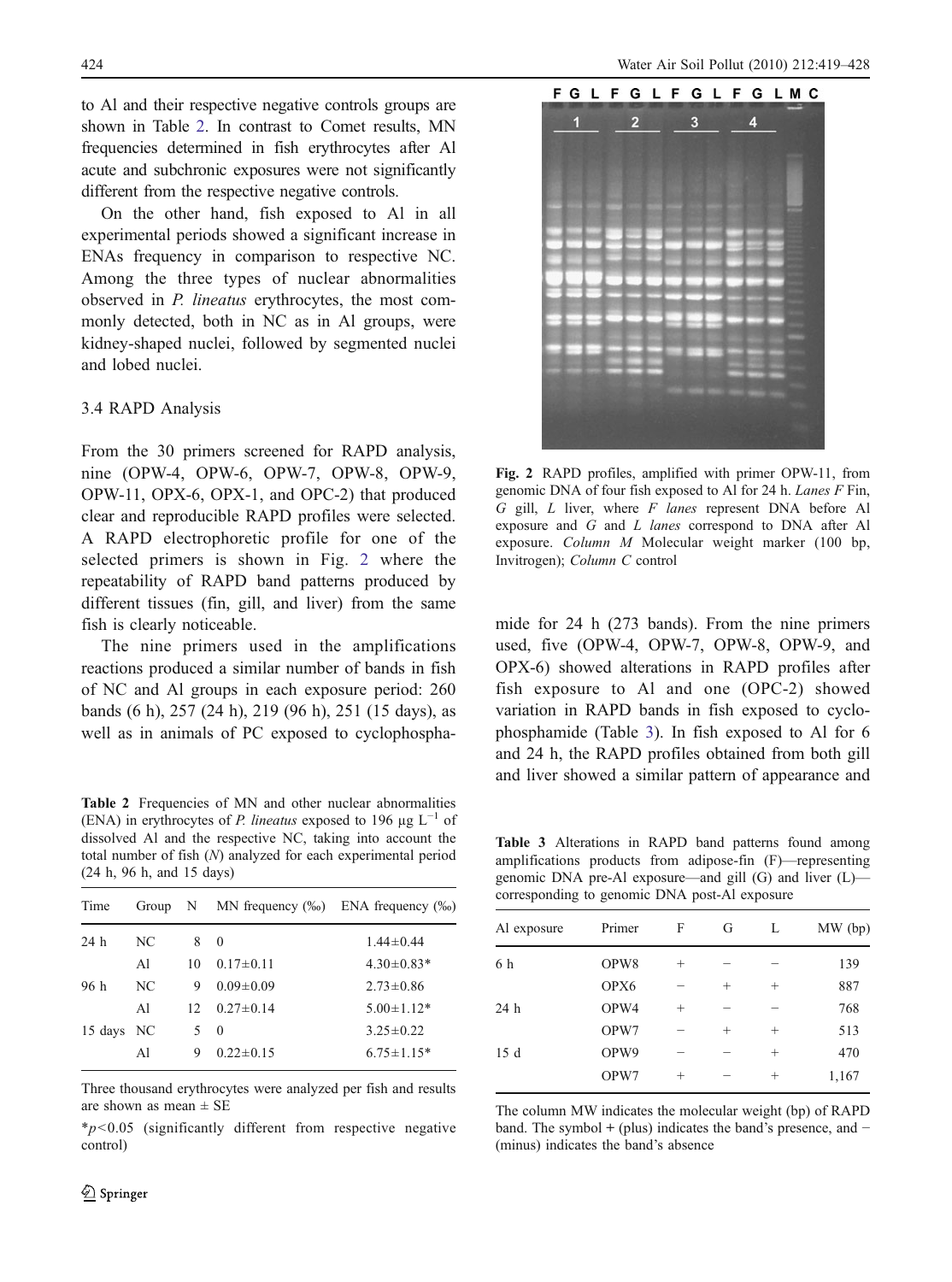disappearance of RAPD bands. After 6 h of exposure to Al, the appearance of new band OPX6-887 bp and the disappearance of fragment OPW8-139 bp were observed. Also, after 24 h of exposure, the appearance of new band OPW7-513 bp and the disappearance of fragment OPW4-768 bp were observed (Table [3](#page-5-0) and Fig. 3a). Figure 3b shows the repeatability of band 513, detected with primer OPW-7 after 24 h of exposure to Al, in other two different RAPD amplifications. After 96 h of exposure to Al, fish did not show any alteration in RAPD profiles. On the other hand, animals exposed to Al for 15 days showed different changes in gills and liver, while a given band appeared only in the liver (OPW9-470 bp); another band disappeared only in the gills (OPW7-1167 bp).

#### 3.5 Biochemical Assays

Fish exposed to Al showed a significant increase in hepatic activity of GST and catalase after 6 and 24 h

of exposure when compared with the respective negative control groups (Fig. 4).

## 4 Discussion

Most of the current literature concerning Al effects on fish mainly comes from morphological and physiological studies (Wilson et al. [1994\)](#page-9-0), while information about potential genotoxic effects on this vertebrate group is still scarce. Since Al has been recognized as an oxidative stress promoter and genotoxic agent for human cells (Lankoff et al. [2006\)](#page-9-0), in this study, Al was evaluated for induction of DNA damage and oxidative stress in the neotropical fish P. lineatus using a combination of different methodologies. The concentration of dissolved Al and the pH value used in this study have already been reported in surface waters in Brazil (Lara et al. [2001;](#page-9-0) Flues et al. [2002\)](#page-9-0) due to



Fig. 3 RAPD profiles from genomic DNA of P. lineatus, amplified with primers OPW-4 and OPW-7, after contact for 24 h with water (F) and 196 µg L<sup>-1</sup> of dissolved aluminum (Al,  $G$  and  $L$ ), respectively.  $F$  (fin) lanes represent DNA before treatment, while  $G$  (gill) and  $L$  (liver) correspond to DNA fish after Al exposure. a Amplification products with primers OPW-4 and OPW-7 showing, respectively, a RAPD band disappearance (768 bp) and appearance (513 bp) both in the gill and liver of fish exposed to aluminum. The white arrows indicate in detail the RAPD products that showed variation. b Two RAPD profiles obtained with primer OPW-7 showing the reproducibility of the results



Fig. 4 Hepatic activity of glutathione-S-transferase (GST) and catalase of P. lineatus exposed to 196 µg  $L^{-1}$  of dissolved aluminum  $(A)$  or only water  $(NC)$  for different periods  $(6 \text{ h},$ 24 h, 96 h, and 15 days). Bars represent means and vertical lines the SE. \*Significantly different from respective NC ( $p$ <0.05)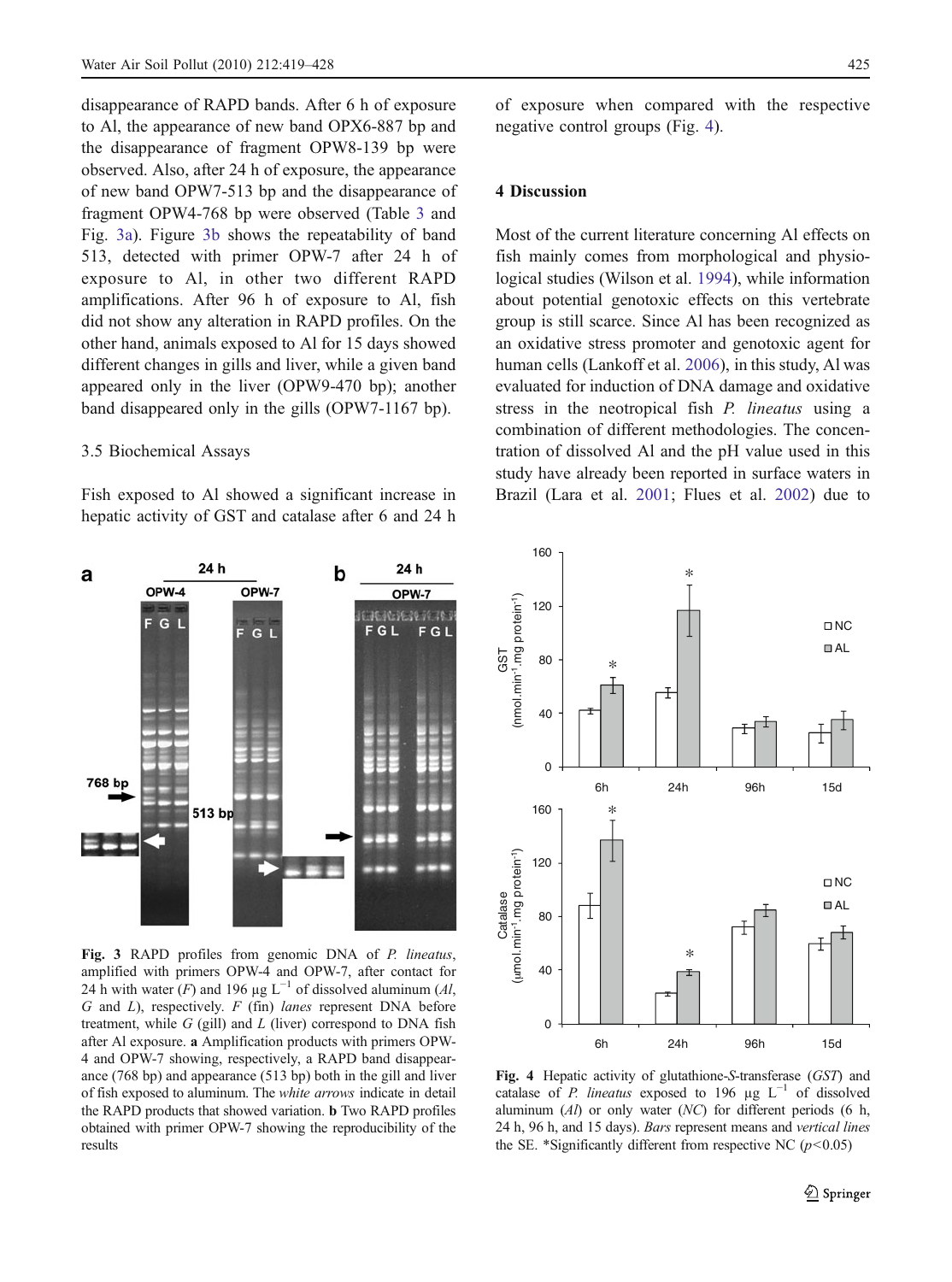natural causes or because of anthropogenic emissions. The concentration of 200 μg  $L^{-1}$  of dissolved Al corresponds to the maximal concentration allowed by the Brazilian guidelines for freshwater.

Comet assay has been proven to be an efficient tool to detect the effects of potentially genotoxic substances on DNA from different aquatic organisms (Dhawan et al. [2009](#page-8-0); Frenzilli et al. [2009](#page-9-0)). In the present study, the Comet assay revealed a significant increase in DNA damage in erythrocytes of fish exposed to Al for 6 h; after 24 h of Al exposure, DNA damage diminished, returning to the mean score found in the respective control group. Another transient increase in DNA damage was detected by the Comet assay after 96 h of Al exposure, but after 15 days of exposure, DNA scores returned to the mean value determined for the respective control group. It is known that breaks detected by Comet assay can be transiently present when cells are able to repair lesions via base or nucleotide excision (Amado et al. [2006](#page-8-0)). Thus, these results suggest that DNA damages detected through Comet assay after 6 and 96 h of exposure to Al were efficiently repaired.

The time needed to reach a peak induction of micronuclei in peripheral blood varies greatly among teleosts; normally, micronucleated erythrocytes in fish occur at 1 to 5 days after exposure, but it is possible to visualize micronuclei at 2 to 3 days (Udroiu [2006](#page-9-0)). In the current study, the absence of micronuclei induction at any experimental time indicates that DNA damages detected by RAPD and Comet assays were possibly neither clastogenic nor aneugenic.

Despite the lack of MN induction, fish exposed to Al in all experimental periods showed a significant increase in ENA frequency. The mechanisms underlying the formation of these abnormalities have not been fully explained. However, some studies indicate that ENAs are induced in response to exposure to genotoxic agents and may complement MN scoring in routine genotoxicity surveys (Çavas and Ergene-Gözükara [2005](#page-8-0)). Some types of ENA might be resultant of chromosomal aberrations, making the cells unviable, and the presence of such nuclear abnormality leads to the induction of cell death process (Leme et al. [2008\)](#page-9-0). Taken together, our results suggest that Al exposures produced genotoxic effects in P. lineatus and that fish respond both by repairing the errors of the damaged genome and also by cell death due to cytotoxicity and/or apoptosis, consequently avoiding permanent damage, as shown by MN data.

A number of genetic damage have been attributed to changes in RAPD profiles, including DNA adducts, breakage, rearrangements, and point mutations, which could result in either the disappearance or appearance of new amplicons (Atienzar and Jha [2006\)](#page-8-0). The changes in RAPD band patterns occurred coincidently in gills and liver of fish exposed to aluminum for 6 and 24 h and might reflect the genotoxic effect of Al on liver and gill cells. The fact that no change was detected in the RAPD profiles of both organs after 96 h of exposure to Al would be indicative that DNA damage in these organs was repaired, taking into account that the DNA repair system in fish cells can be effective within 24 h after contact with the contaminant (Deventer [1996\)](#page-8-0). In longer periods of exposure, such as during 15 days, cells of gills and liver could undergo new DNA lesions, which would overcome the capacity of the enzymes responsible for the repair of these damages, leading to the disappearance of some RAPD bands as well the appearance of new bands. However, presently, we cannot prove this supposition, and further studies are necessary to better understand this finding.

In the present study, the antioxidant enzyme catalase showed an increased activity after 6 and 24 h exposure to Al. This enzyme is essential to promote the degradation of  $H_2O_2$ , a precursor of hydroxyl radical which induces DNA damage (Halliwell and Gutteridge [1999](#page-9-0)). Actually, the protective role of CAT on DNA has been demonstrated in different studies (Cemeli et al. [2009](#page-8-0)). In this context, the possibility may be considered that without CAT induction, after longer Al exposures, P. lineatus was unable to reduce the levels of hydroxyl radical promoters, resulting in DNA damage subsequent to 96 h of Al exposure. The decreased capability of the cells to neutralize ROS can be correlated with enhanced genotoxic damage (Nigro et al. [2002\)](#page-9-0). The relation between genotoxic damage and ROS generation was also suggested by Tran et al. [\(2007](#page-9-0)) working on mussels exposed to Hg. These authors state that a possible mechanism of Hg-induced DNA damage in mussels involves an Hg-induced elevation of hydrogen peroxide levels.

As observed for CAT activity, GST liver activity also presented a significant increase after the first two experimental periods (6 and 24 h) and a return to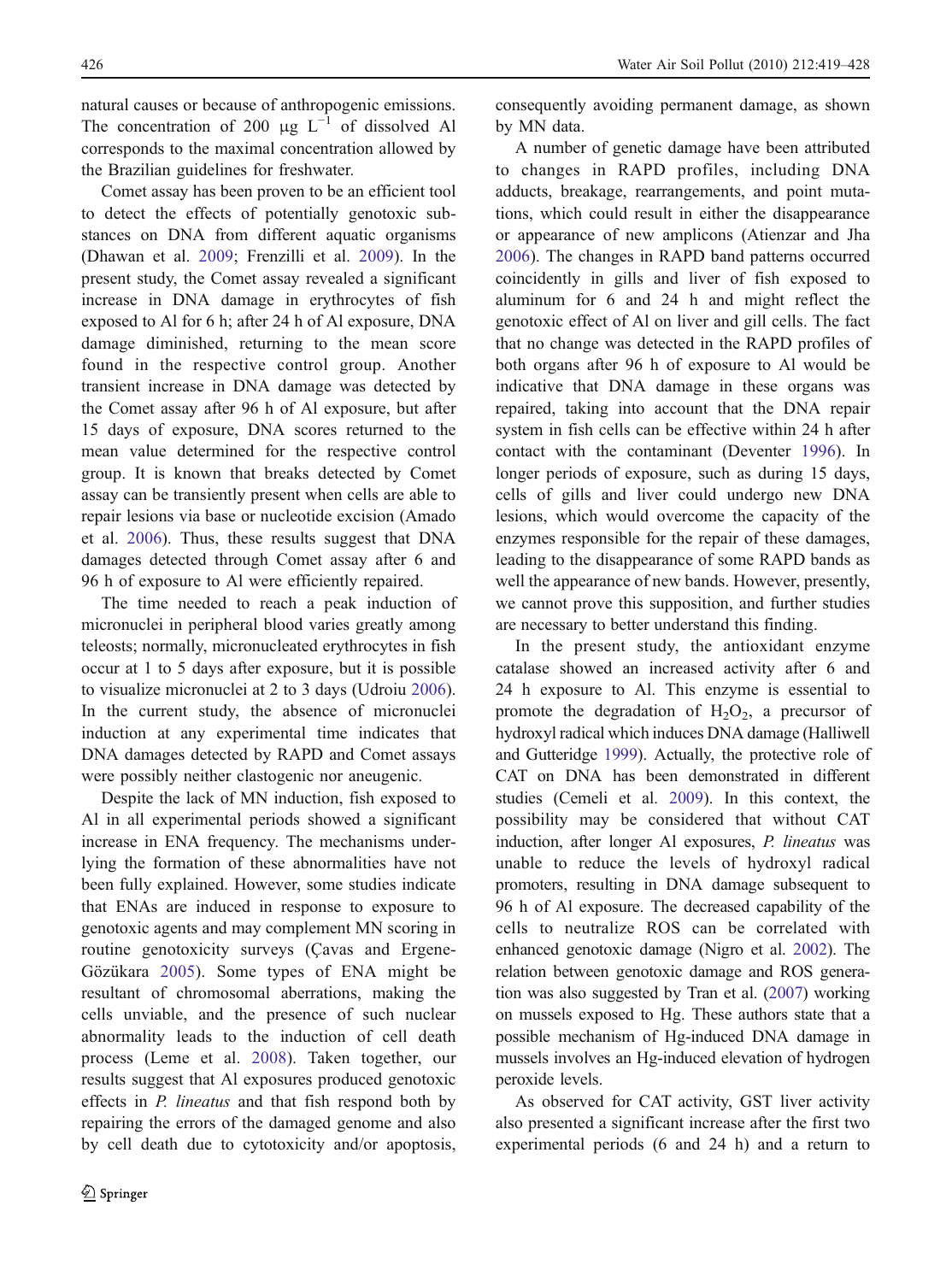<span id="page-8-0"></span>basal levels after 96 h and 15 days of Al exposure. Thus, it seems that the increased catalase and GST activity in the first two experimental periods helped prevent DNA damages caused by Al exposure. However, further studies are necessary to elucidate the role of oxidative stress on DNA damage in Alinduced toxicity. Comparing the efficacy of RAPD and Comet assays in detecting DNA damages in P. lineatus exposed to aluminum, it was possible to notice that the RAPD technique indicated DNA damages in three times of exposure (6 h, 24 h, and 15 days), while the Comet test detected damages that occurred only after 6 and 96 h of exposure to contaminant. These results could be attributed to the intrinsic differences between both methods since changes in RAPD band patterns reflect a wide range of DNA damage (Atienzar and Jha 2006), while Comet assay mainly detects DNA double and single breaks, alkali-labile sites, and cross-linking and DNA adducts (Singh et al. [1988](#page-9-0); Jha [2008\)](#page-9-0). In addition, the occurrence of genotoxic effects of Al after 15 days exposure, as revealed by RAPD technique, indicates that DNA damages were not repaired as it could appear considering only the Comet and MN results. On the contrary, these findings show the importance of different methodologies to obtain confident results in genotoxic studies.

#### 5 Conclusion

The current study points out relevant results of the toxicity of Al in acid water to a neotropical fish species, showing that Al is genotoxic to P. lineatus. This study demonstrates that acute and subchronic exposures to 200  $\mu$ g L<sup>-1</sup> of dissolved Al induced DNA strand breaks in peripheral erythrocytes. Besides, Al exposures promoted nuclear abnormalities in fish erythrocytes and the induction of antioxidant enzymes. This study also showed that RAPD assay can represent a sensitive method to detect genotoxic damage occasionally not detected by other alternative genotoxic tests commonly used in toxicological genetics studies.

Acknowledgment The authors thank the Hatchery Station of Universidade Estadual de Londrina (EPUEL) for the supply of fish and Renata C. Yamashita for micronucleus and ENAS analysis. This work was supported by the Brazilian Council for Scientific and Technological Development (CNPq, grant no.

360 477073/2006-9). B. A. Galindo received a master scholarship from the Brazilian National Higher Education Coordinating Council (CAPES), and G. Troilo received a student scholarship from CNPq. C.B.R. Martinez and I.M.S. Cólus are research fellows from CNPq.

#### References

- Almeida, F. S., Fungaro, M. H. P., & Sodré, L. M. K. (2001). RAPD and isoenzyme analysis of genetic variability in three allied species of catfish (Siluriformes: Pimelodidae) from the Tibagi river, Brazil. Journal of Zoology, 253, 113–120.
- Alstad, N. E. W., Kjelsberg, B. M. L., Vollestad, A., Lydersen, E., & Poléo, A. B. S. (2005). The significance of water ionic strength on aluminum toxicity in brown trout (Salmo trutta L.). Environmental Pollution, 133, 333–342.
- Amado, L. L., da Rosa, C. E., Leite, A. M., Moraes, L., Pires, W. V., Pinho, G. L. L., et al. (2006). Biomarkers in croakers Micropogonias furnieri (Teleostei: Sciaenidae) from polluted and non-polluted areas from the Patos Lagoon estuary (Southern Brazil): Evidences of genotoxic and immunological effects. Marine Pollution Bulletin, 52, 199–206.
- Atienzar, F. A., & Jha, A. N. (2006). The random amplified polymorphic DNA (RAPD) assay and related techniques applied to genotoxicity and carcinogenesis studies: A critical review. Mutation Research, 613, 76–102.
- Atienzar, F. A., Venier, P., Jha, A. N., & Depledge, M. H. (2002). Evaluation of the random amplified polymorphic DNA (RAPD) assay for the detection of DNA damage and mutations. Mutation Research, 521, 151–163.
- Beutler, E. (1975). Red cell metabolism: A manual of biochemical methods, 2nd ed.. New York: Grune and Stratton.
- Cadet, J., Berger, M., Douki, T., & Ravanat, J. L. (1997). Oxidative damage to DNA: Formation, measurement, and biological significance. Reviews of Physiology, Biochemistry and Pharmacology, 131, 1–87.
- Cavalcante, D. G. S. M., Martinez, C. B. R., & Sofia, S. H. (2008). Genotoxic effects of Roundup® on the fish Prochilodus lineatus. Mutation Research, 655, 41–46.
- Çavas, T., & Ergene-Gözükara, S. (2005). Induction of micronuclei and nuclear abnormalities in Oreochromis niloticus following exposure to petroleum refinery and chromium processing plant effluents. Aquatic Toxicology, 74, 264–271.
- Cemeli, E., Baumgartner, A., & Anderson, D. (2009). Antioxidants and the Comet assay. Mutation Research/Reviews in Mutation Research, 681, 51–67.
- Crebelli, R., Carta, P., Andreoli, C., Aru, G., Dobrowolny, G., Rossi, S., et al. (2002). Biomonitoring of primary aluminum industry workers: Detection of micronuclei and repairable DNA lesions by alkaline SCGE. Mutation Research, 516, 63–70.
- Deventer, K. (1996). Detection of genotoxic effects on cells of liver and gills of Danio rerio by means of single cell gel electrophoresis. Bulletin of Environmental Contamination Toxicology, 56, 911–918.
- Dhawan, A., Bajpayee, M., & Parmar, D. (2009). Comet assay: a reliable tool for the assessment of DNA damage in different models. Cell Biology and Toxicology, 25, 5–32. doi:[10.1007/s10565-008-9072-z.](http://dx.doi.org/10.1007/s10565-008-9072-z)